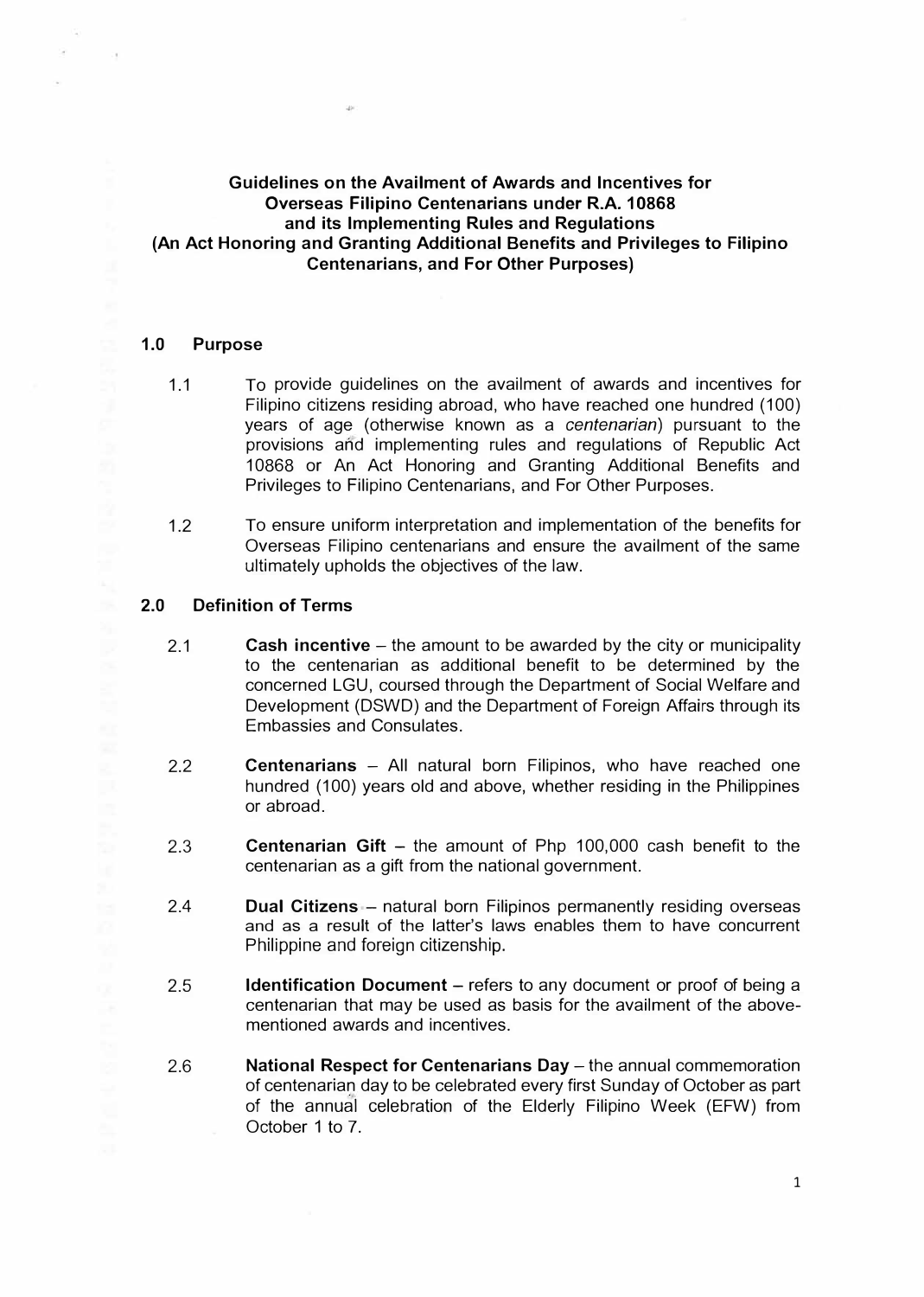- 2.7 **Natural-born citizens - Natural-born citizens of the Philippines are** those who are citizens of the Philippines from birth without having to perform any act to acquire or perfect their Philippine citizenship.
- 2.8 **Nearest Surviving Relative** – refers to the closest person related to the deceased centenarian by blood or affinity.
- 2.9 **Overseas Filipinos** - All natural born Filipinos living and/or working outside the country; including those that have acquired another citizenship and later reacquired Philippine citizenship under RA 9225.
- 2.10 Letter of felicitation - a letter from the President of the Philippines congratulating the celebrant on his or her longevity.
- 2.11 **Overseas Filipino Centenarians - All natural born Filipinos living** and/or working outside the country who have reached one hundred (100) years old and above.
- 2.12 **Plaque of recognition** – an award granted to a living overseas centenarian from the city or municipality in the Philippines where he or she had last resided, given through the Philippine Embassy or Philippine Consulate that has jurisdiction over the former.
- 2.13 **Post** – all Philippine embassies, missions, consulates general and other foreign service establishments maintained by the Department of Foreign Affairs.
- 2.14 **Posthumous plaque of recognition** – an award given to a deceased centenarian presented to his nearest surviving relative from the national government through the Philippine Embassy or Philippine Consulate.

## **3.0 Coverage**

All overseas Filipino citizens (natural-born or with reacquired citizenship) who have reached one hundred years old and above from the time the law was enacted, still residing abroad.

## **4.0 Awards and Incentives**

- 4.1 **National Government. A** centenarian shall receive the following awards and incentives from the national government through the Philippine posts
	- 4.1.1 **Letter of Felicitation**  a Letter of Felicitation signed by the President of the Philippines shall be given to the living centenarian.
	- 4.1.2. **Centenarian Gift-** in addition to the Letter of Felicitation, a one time cash award of Php 100,000.00 shall be given only to the living centenarian in recognition of his or her longevity. The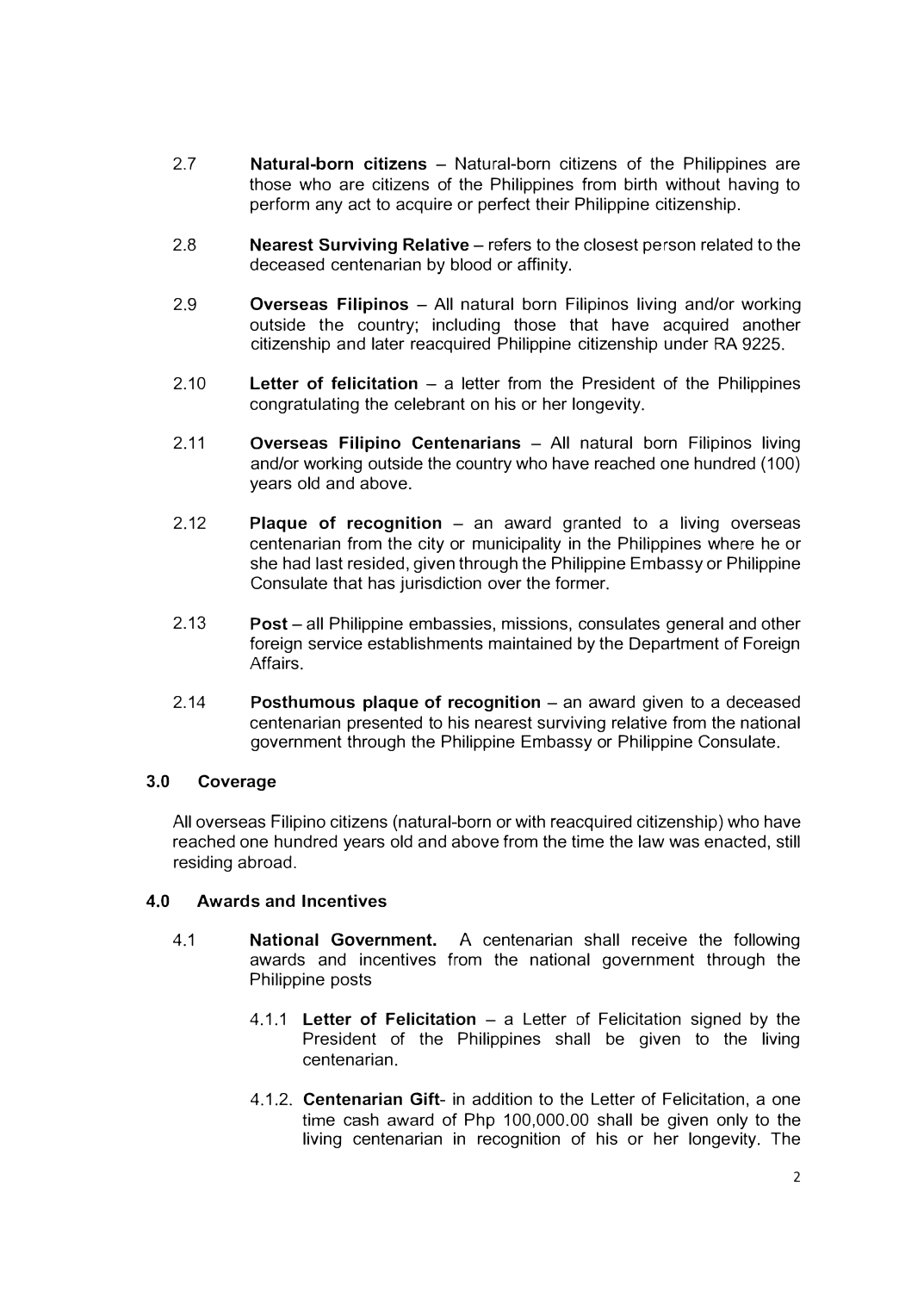amount of Php 100,000.00 for each centenarian shall be taken from the available funds of the DSWD as included in the annual General Appropriations Act (GAA).

- 4.1.3 **Posthumous Plaque of Recognition-** shall be awarded to the deceased centenarian by the DSWD to be received by the centenarian's nearest surviving relative. They are not eligible to receive the centenarian gift.
- 4.2 **Local Government.** A living centenarian may also receive the following awards and incentives coursed through the Philippine post from the city or municipality in the Philippines where he or she resided the longest prior to emigration.
	- 4.2.1. **Plaque of recognition-** In addition to the Letter of Felicitation, a Plaque of Recognition shall also be given to the centenarian acknovvledging his or her long life.
	- 4.2.2. **Cash Incentive**  Together with the Plaque of Recognition, the city and municipality shall also grant the centenarian a cash incentive in an amount to be determined by the LGU. Due consideration may be given to any local ordinance passed earlier granting a similar cash incentive for centenarians.
- 4.3 The awards and incentives (both local and national) will only be given once.

#### **5.0 Documentary Requirements**

- 5.1 The centenarian shall submit one (1) duly accomplished application form and present any one (1) of the following primary documentation to prove his/ her entitlement:
	- 5.1.1 Authenticated Birth Certificate
	- 5.2.2 Unexpired Philippine Passport.
- 5.2 In the absence of the above-mentioned primary IDs: any two (2) of the following secondary documents may also be accepted:
	- 5.2.1 Marriage Certificate of the centenarian issued by the Philippine Statistics Authority (PSA) or Philippine Embassy
	- 5.2.2 Birth Certificates of children borne by/of the centenarian
	- 5.2.3 Affidavits executed by at least two (2) disinterested persons with personal knowledge of centenarian's actual age or date of birth
	- 5.2.4 Old School or Employment records showing date of birth "of centenarian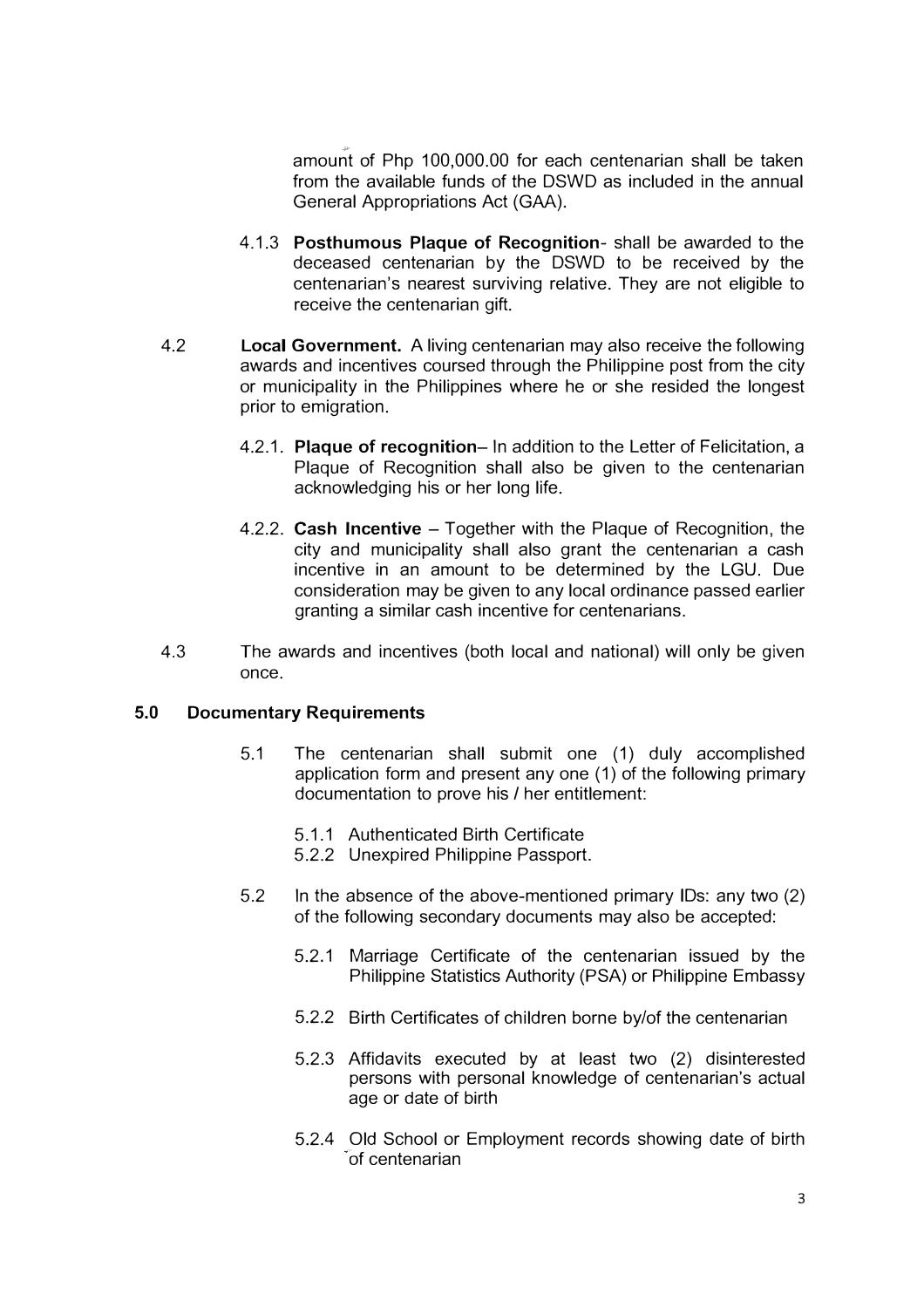- 5.2.5 **Baptismal and/or Confirmation records of centenarian**
- 5.2.6 Overseas voting card or affidavit
- 5.2.7 Foreign driver's license

 $\cdot$ 

- 5.2.8 Medical or health card
- 5.2.9 Any other valid identification documents recognized in the country of residence indicating the year of birth as a reference point for the centenarian's eligibility for the awards and incentives.
- 5.3 If a representative will file the application in behalf of the centenarian, he/she is required to present the following documents in addition to the usual required documents:
	- 5.3.1 Letter of authorization from the centenarian or if not applicable, medical certificate for bedridden overseas centenarians; and
	- 5.3.2 Original valid identification card with photograph of the proxy.

5.4 In case of the nearest surviving relative claiming in behalf of the deceased centenarian, he/she shall submit the following:

- 5.4.1 one (1) duly accomplished application form
- 5.4.2 death certificate of Centenarian (and photocopy)
- 5.4.3 valid Identification card (and photocopy) of nearest surviving relative  $\downarrow\!\!\omega$
- 5.4.4 proof of relationship with posthumous centenarian, such as pictures which are to be evaluated or in the absence of which, affidavits executed by at least two (2) disinterested persons with personal knowledge of nearest surviving relative's relationship with the posthumous centenarian

#### **6.0 Rules on the filing of nominations**

 $\sim$ 

6.1 Nominations must be made on the prescribed form (see Form 1) and submitted together with the required supporting documents. All submissions must be legibly written in, or translated into English or Filipino.

4